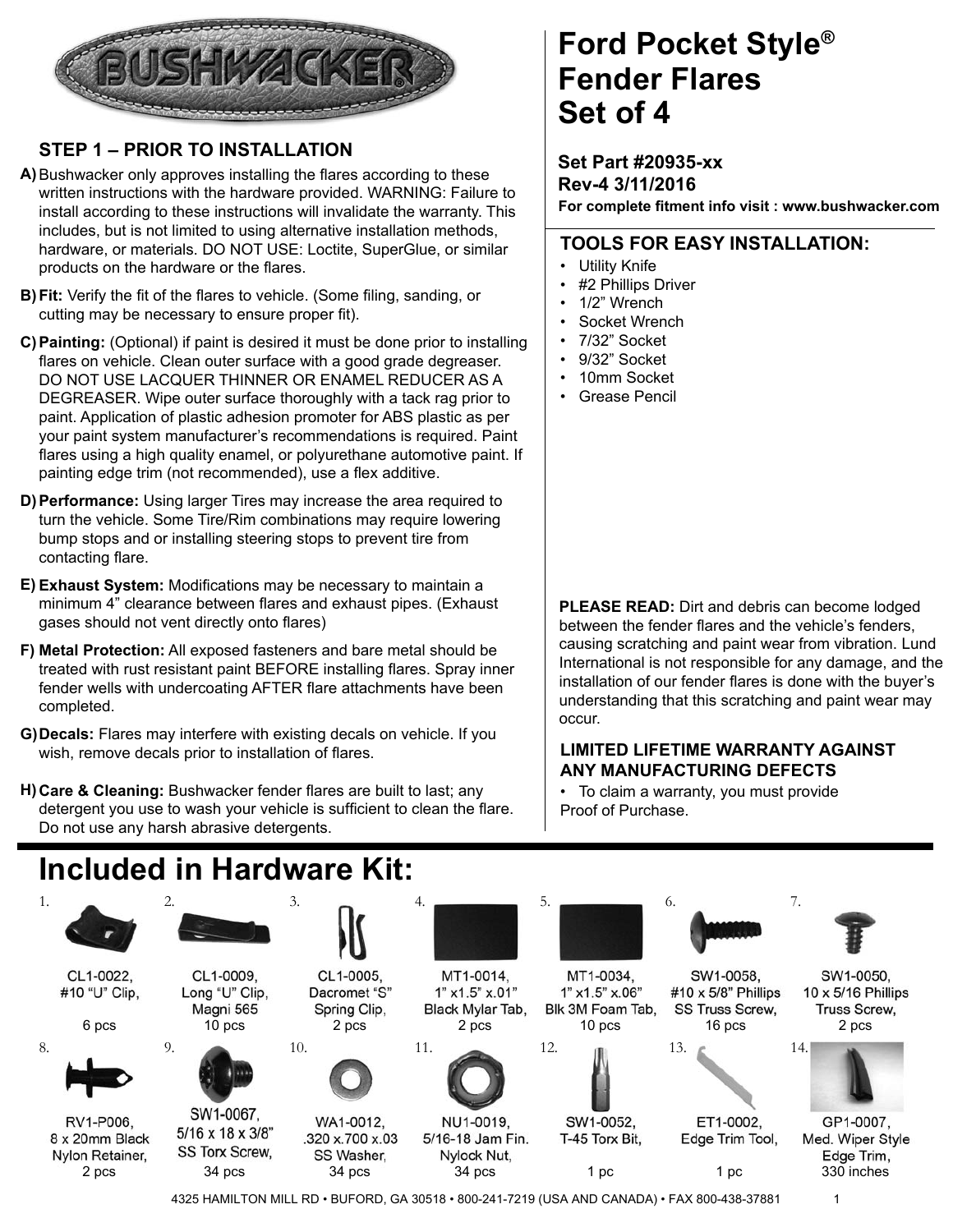### **Component List:**



*If your fl ares already have the edge trim and pocket hardware installed, skip to Front Flare Installation Step 4.*

#### **STEP 2 - EDGE TRIM INSTALLATION**

A. Peel two to three inches of red vinyl backing away from Edge Trim (GP1-0007) tape. Applying the adhesive side of the edge trim to the inner side of the flare, affix the edge trim to the top edge of the flare (the portion that comes in contact with the vehicle).

B. Press edge trim into place along the top edge of the flare in one-foot increments, pulling red vinyl backing free as you continue to work your way around the top edge of the flare. Trim flush with ends of flare.



### **Pocket Hardware Installation:**



Put a Washer (WA1-0012) on each Bolt (SW1-0067).



Put each Bolt/Washer combination through a pocket hole in the flare, Bolt head and Washer on the outside.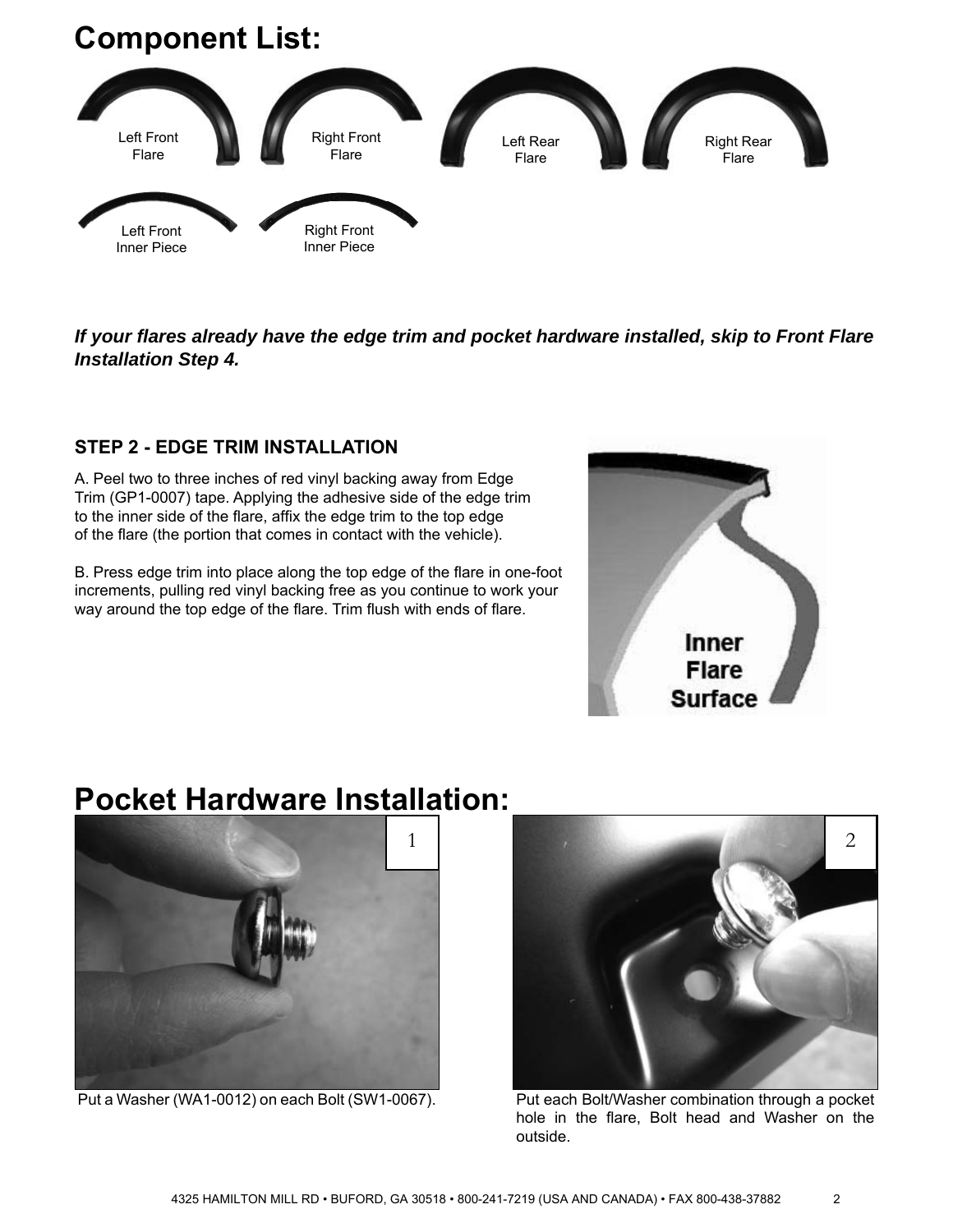

Place a Nut (NU1-0019) over the end of each Bolt and tighten, using a 1/2" wrench for the Nut and the supplied Torx Bit (SW1-0052) for the Bolt. Repeat for remaining pockets.

### **Front Flare Installation Procedures (Passenger's Side):**



Remove five factory screws with a 7/32" socket wrench. Remove two rear most factory screws with 9/32" socket wrench. Save screws for reinstallation. *Note: For Platinum Edition, after you remove the factory fl are, there are additional screws to be removed. These screws will be used for reinstallation.*



Hold flare to vehicle and mark one flare hole location with a grease pencil.



Wrap a Foam Tab (MT1-0034) around the wheel well sheet metal, centered over the mark made in Step 5.



Install a Clip (CL1-0009) over the Tab (MT1-0034) placed in Step 6.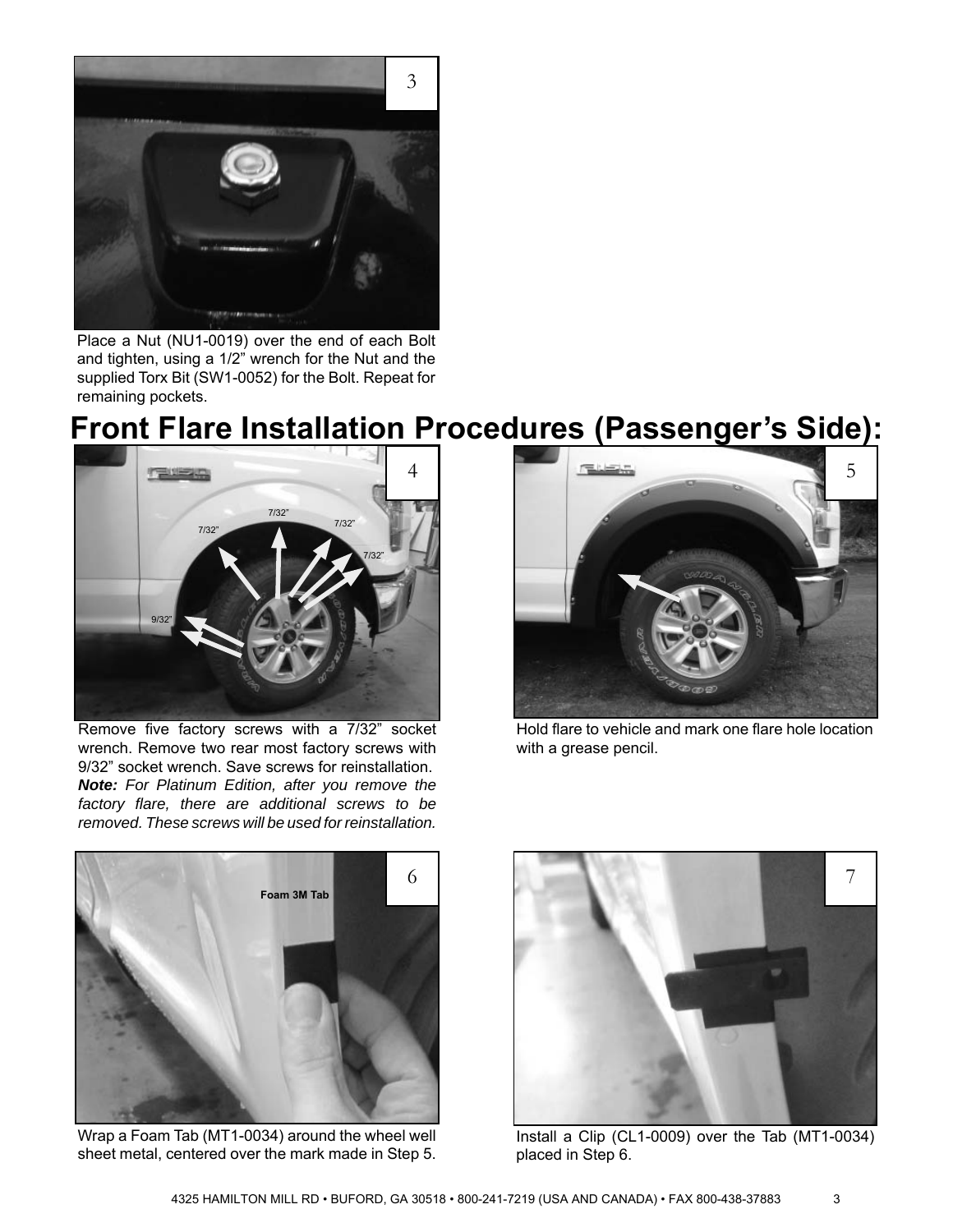

Attach 3 "U"clips (CL1-0022) to the inner bracket as shown.



Using a 7/32" socket wrench, reinstall the factory screws through the inner piece.



Still holding flare to fender, re-install remaining factory screws removed in Step 4 using 7/32" and 9/32" sockets and wrench. Using a phillips screwdriver, install supplied screw (SW1-0058) into Clip (CL1- 0009). Tighten all screws.



Line up the holes in the inner piece with the three uppermost factory holes. *NOTE: Driver's side inner piece is marked with an "LR" and passenger's side inner piece is marked with an "RR".*



Position flare on fender, pressing inward on the flare, line up the flare mounting holes with the mounting clips on the inner piece. Install 3 Phillips Truss Screws (SW1-0058) through the flare and into the clips on the inner piece. Do not tighten. (3 locations)



Completed front flare installation.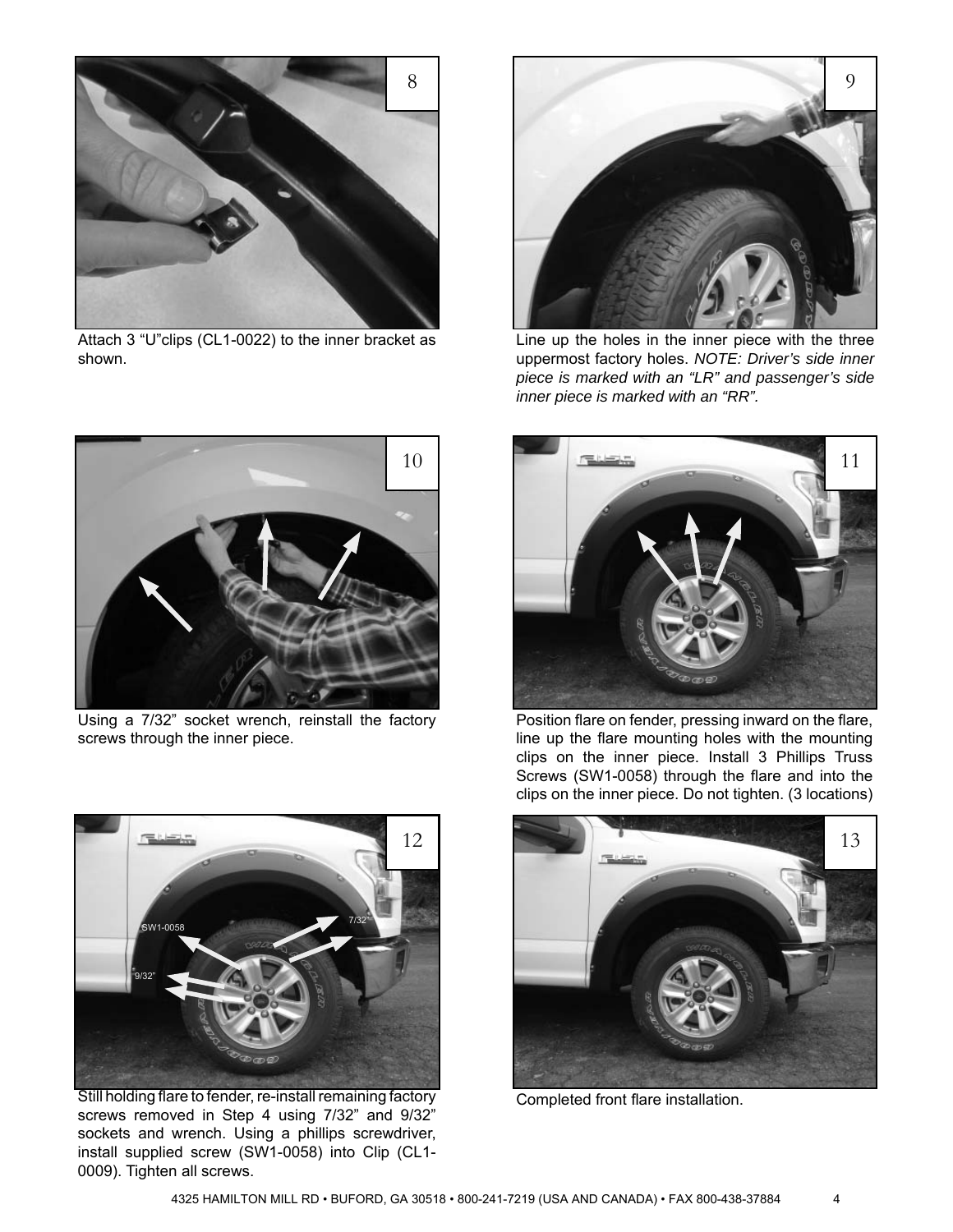# **Rear Flare Installation Procedures (Passenger's Side):**



Remove factory fastener from rear of wheel well. Thoroughly clean the vehicle sheet metal and inner flange prior to installation.



Hold flare to vehicle and mark five flare hole locations with a grease pencil.



Wrap a Foam Tab (MT1-0034) around the wheel well sheet metal, centered over each of the upper four marks made in Step 15. Place a Mylar Tab (MT1- 0014) at the mark made on the lower front of the wheel well.



Tab locations



Install a Clip (CL1-0009) over each of the four Tabs (MT1-0034) placed over the upper 4 marks made in Step 16.



Install a supplied "S" clip (CL1-0005) over the mylar tab installed at the lower front of the rear wheel well.